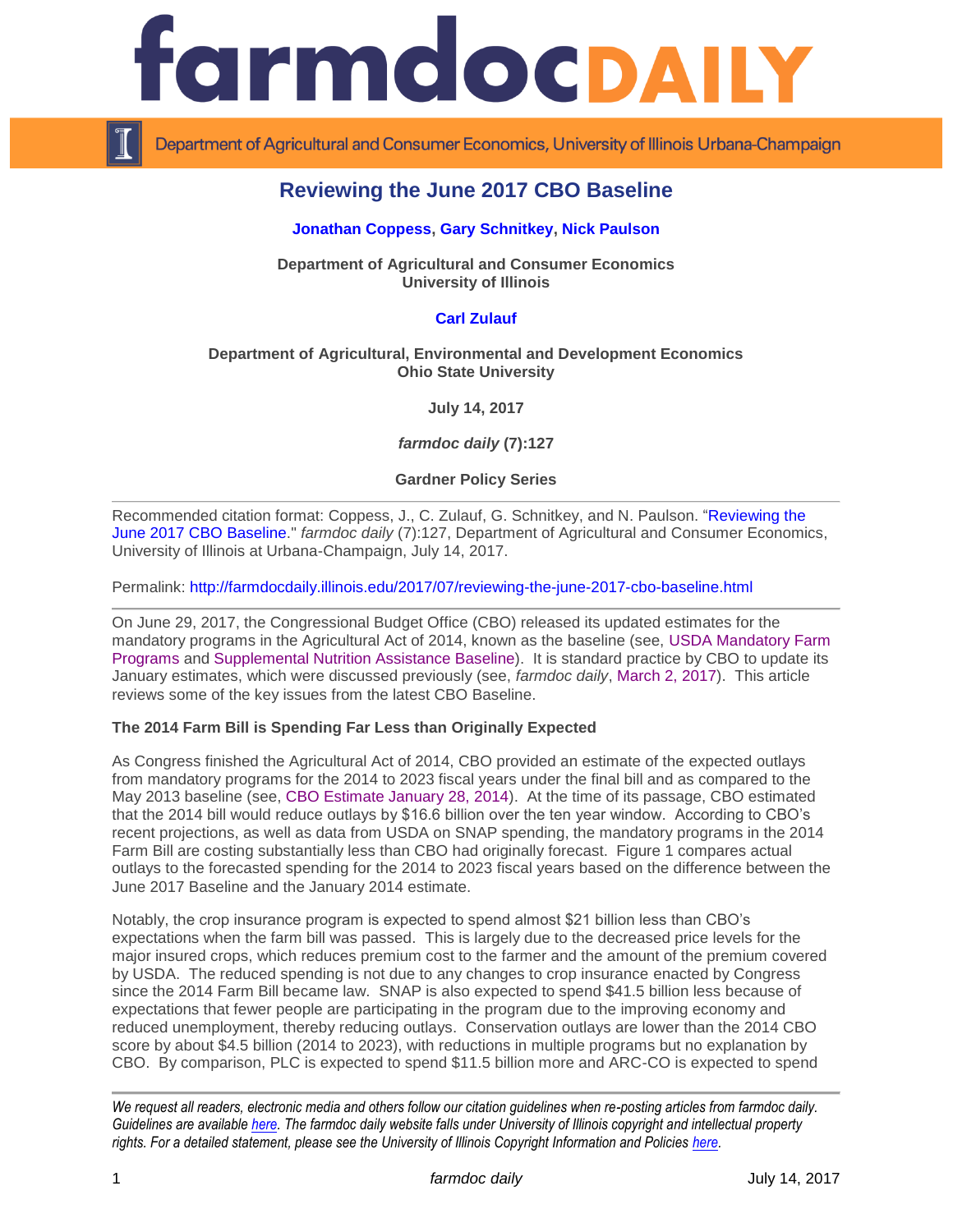\$6.5 billion more during the 2014 to 2023 window. This is also due to the expectation that recent lower prices will be the norm going forward.



**Perspectives on the Possible Baseline for the 2018 Farm Bill Debate** 

The Agricultural Act of 2014 is scheduled to expire in 2018. If Congress completes reauthorization next year, it is likely that the March 2018 CBO Baseline will be the estimates that provide the funding available for that effort. The June 2017 Baseline estimates provide perspective on the likely baseline for the next farm bill debate.

Figure 2 illustrates the 10-year budget window (2018 to 2027) from the June 2017 CBO estimates. The dashed lines represent the baselines for crop insurance, conservation and all Title I commodity programs; Title I programs broken down in the stacked bars. CBO continues to expect that crop insurance and conservation spending will outpace spending on Title I programs. ARC-CO and PLC are expected to continue to comprise the bulk of Title I spending, with very little spending by the Marketing Assistance Loans (MAL) program and dairy. Similar to previous estimates by CBO, PLC overtakes ARC-CO in the baseline after 2020. This is largely driven by CBO's expectation that farmers will change their 2014 Farm Bill election, switching base acres to PLC and out of ARC-CO when they have the chance after 2018. Specifically, CBO expects that corn base enrolled in ARC-CO drops from 93% to 17.6% and that wheat base will move to 82% in PLC compared with 42.5% currently. Additionally, CBO expects soybean base acres to drop from 96.6% in ARC-CO to nearly 51% in PLC.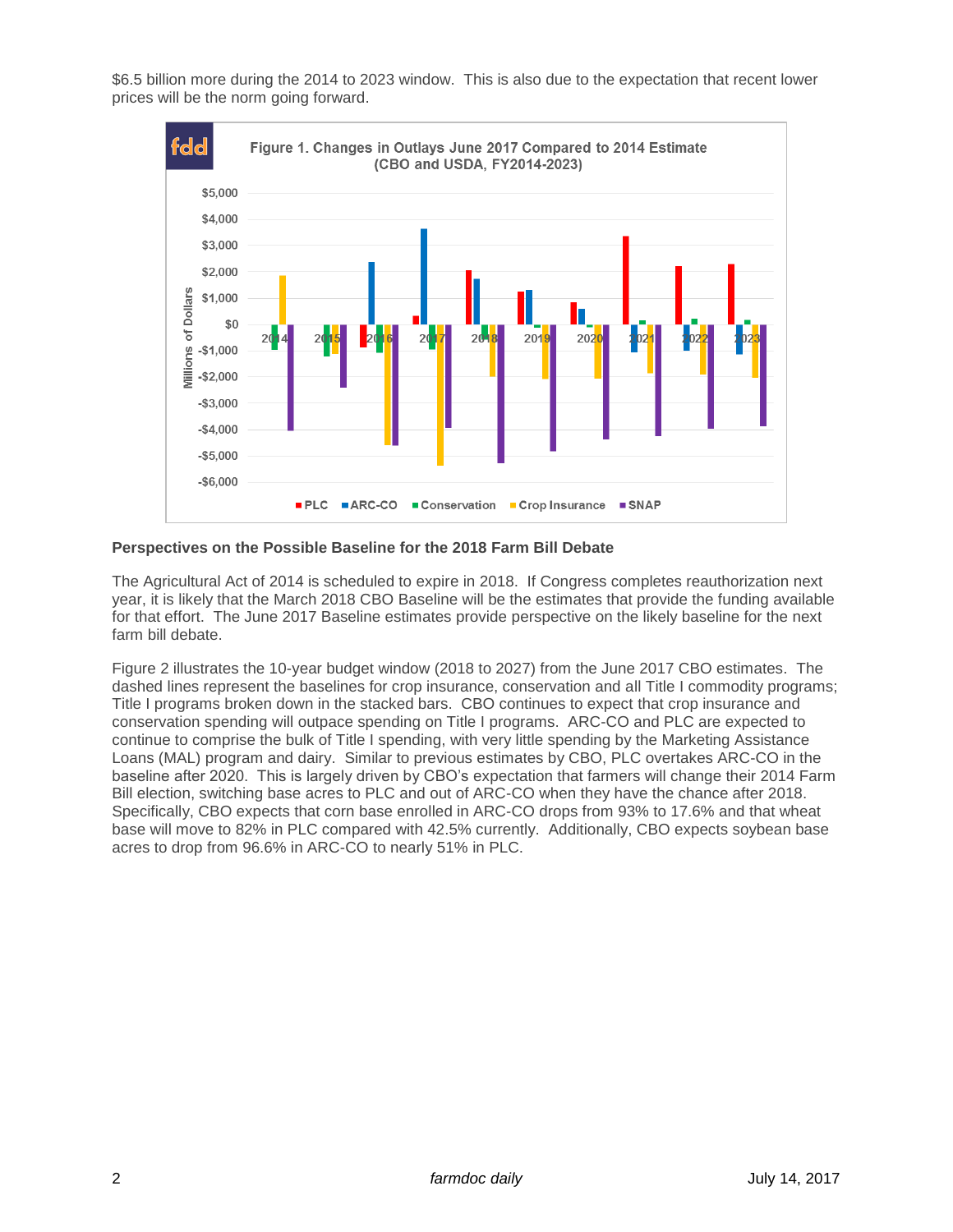

**The Baseline within the CBO Baseline: Commodity-by-Commodity Outlays**

CBO also provides significant information for each of the programs and covered commodities, which further explains the baseline outlay estimates. As discussed above, this includes expectations for how many base acres are enrolled in ARC-CO or PLC, as well as price and yield forecasts and expectations for supply, use and ending stocks. By delineating projections for each Title I covered commodity, CBO provides individual commodity baselines within the overall baseline. This information can be useful in comparing how the programs are working for each of the covered commodities and is an indicator of the politics of farm program debates. For example, Figure 3 illustrates CBO's estimated total outlays for each of the major commodities covered by Title I programs (ARC, PLC and MAL). It also includes the STAX program for upland cotton and some of the other outlays for cotton such as the \$300 million in ginning cost share provided by USDA in 2016 and the more than \$40 million provided each year in economic assistance to cotton mills.

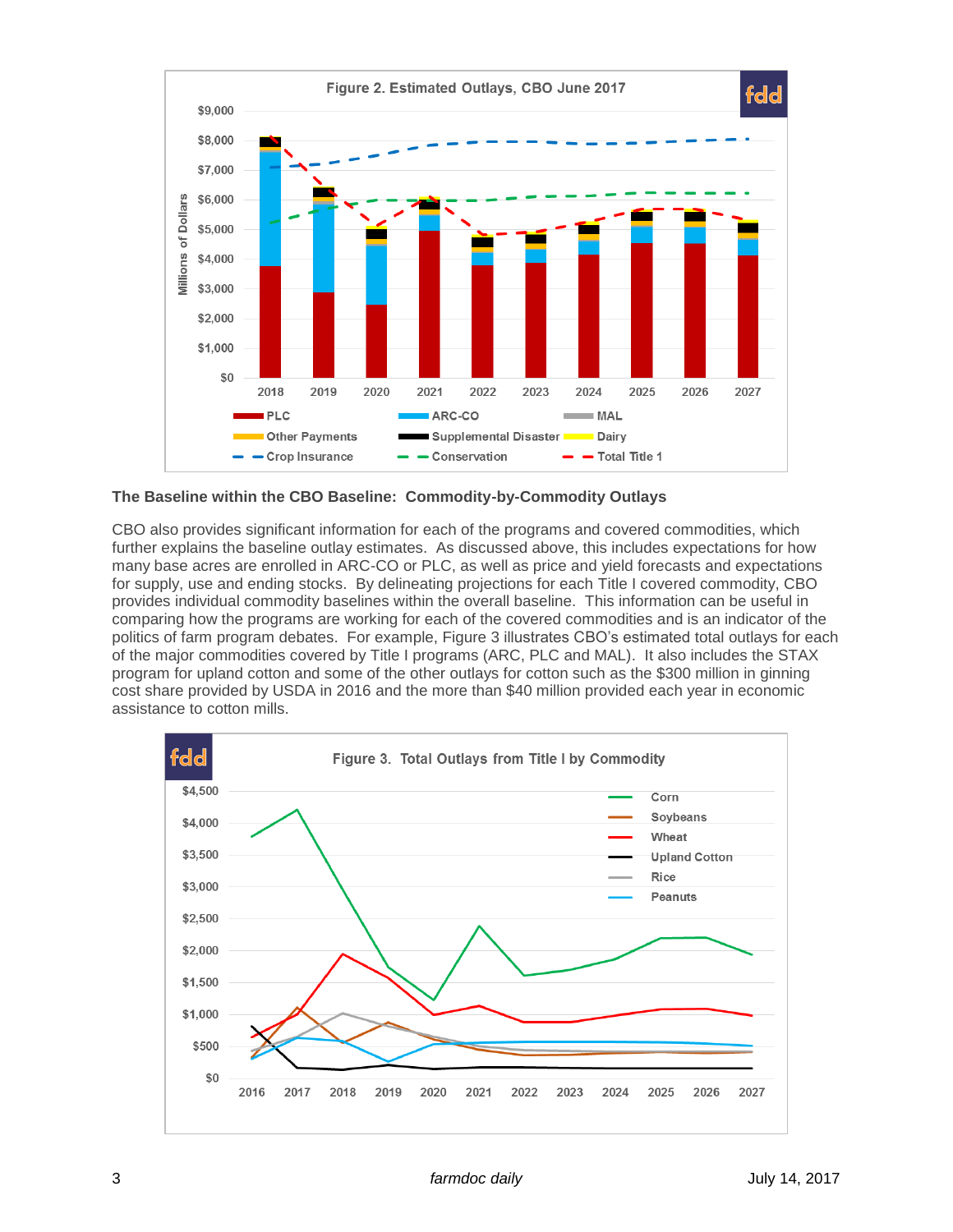Figure 3 provides one perspective on spending per commodity. Importantly, corn, soybeans and wheat have far more base acres in the programs than rice or peanuts. Another perspective is to calculate an average payment per program acre by dividing total ARC-CO or PLC payments to the commodity by the commodity's total payment acres (i.e., 85% of the base acres). This perspective is provided in Figure 4. To complete the comparison for Title I crop programs, Figure 4 also includes CBO's estimates of payments on attributed generic base, calculated on 85% of the base acres attributed to covered commodities on generic base.



Figure 4 makes it clear that while the total baseline for rice and peanuts is smaller, the expected payments per payment acre for those two crops are substantially higher than for corn, wheat or soybeans. CBO expects that on average, rice base will receive \$135 per payment acre while peanuts will average \$288 per payment acre. By comparison, corn and wheat average \$28 and \$20 per payment acre, respectively. This vast difference in payments is mostly determined by the reference price levels Congress fixed in statute as compared to CBO's forecast for the marketing year average prices (MYA). Figure 5 provides one measure of the relationship between reference prices and MYA prices for each of the major commodities. To trigger payments, the reference price would have to be more than 100% of the MYA price, indicating that MYA prices are below the reference price. For example, CBO forecasts the 2017 wheat MYA at \$4.25 per bushel on a reference price of \$5.50 per bushel; the wheat reference price would be 129% of the MYA and would be expected to trigger a PLC payment on wheat base acres enrolled in the program.

Combined, Figures 4 and 5 also provide a measure of equity amongst the major commodities that receive Title I payments. Peanuts clearly have received the highest reference price amongst these commodities. Because of the way in which the CBO Baseline works, Congress can typically provide small baseacreage crops like peanuts and rice with disproportionately high reference prices. The smaller base acres do not produce large outlays in the baseline even if the programs provide large payments on those acres, as indicated by comparing Figures 3 and 4. Wheat and rice appear to be two different exceptions and are discussed further.

First, rice's reference price appears low, especially in the out-years of the forecast (falling to low 90% range by 2021) but Figure 4 indicates continued high per-payment acre payments. This could be due to the fact that there are three different classes of rice covered by the program (long-grain, medium/shortgrain which includes Temporate Japonica). Long-grain and medium grain receive the same \$14.00 per cwt reference but are grown in different regions (long-grain predominately in the Southeast, medium grain in California) with different MYA prices; NASS data indicates long-grain rice's MYA averaged 73% of medium/short grain rice from 2009 to 2015 (see, USDA-NASS and USDA-ERS [Rice Yearbook\)](http://usda.mannlib.cornell.edu/MannUsda/viewDocumentInfo.do?documentID=1229). This would result in larger payments to rice base in the Southeast that skews the per-payment acre estimates in Figure 4. CBO, however, does not distinguish among the classes of rice in its baseline document.